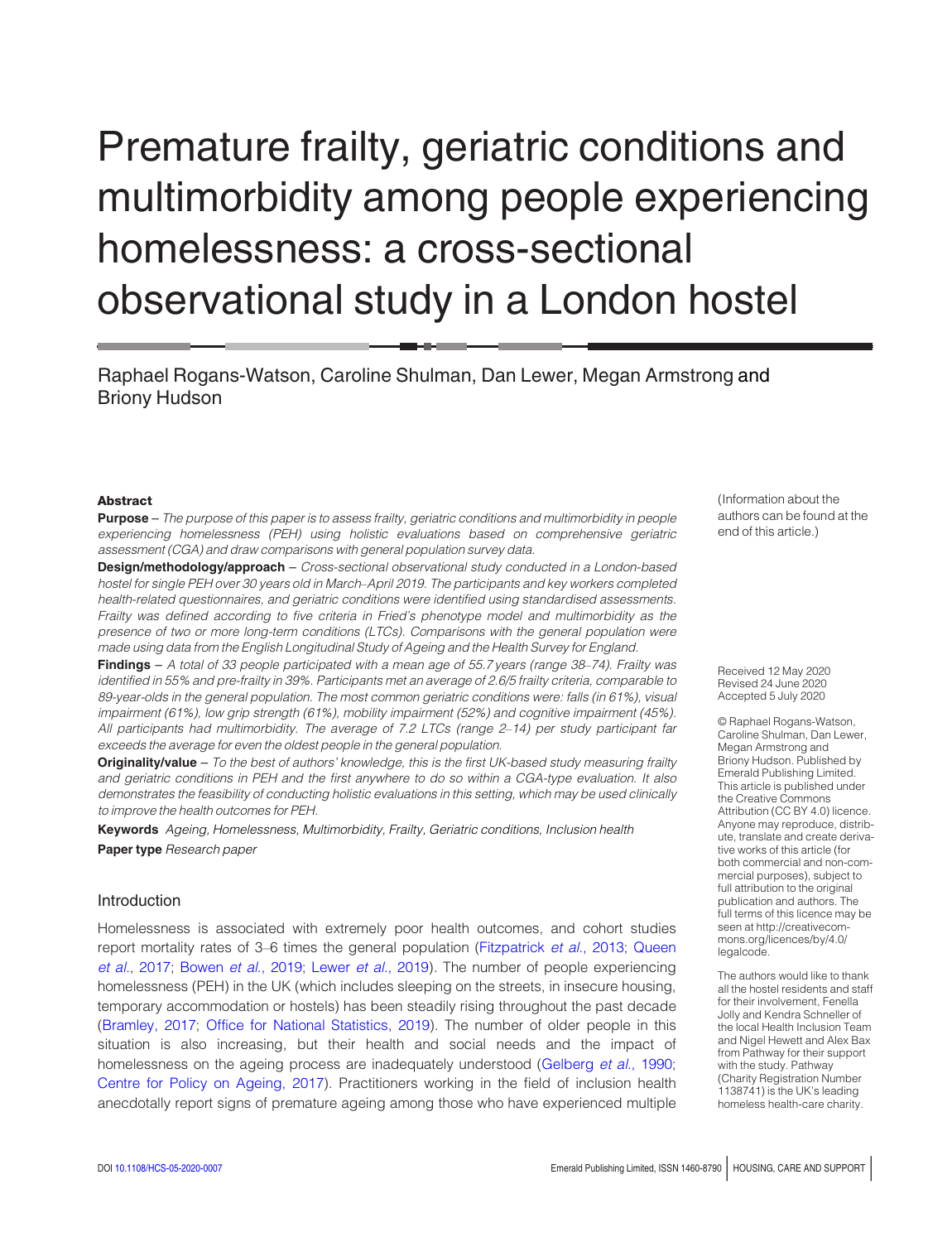exclusion and homelessness and refer to those who are "old before their time", but a paucity of published data exists.

Frailty is a health state related to ageing, characterised by loss of in-built reserves across multiple body systems and associated with vulnerability to adverse outcomes ([Fried](#page-10-5) et al., [2001;](#page-10-5) [British Geriatrics Society, 2015](#page-9-3)). Four studies assessed frailty among PEH in the USA using a variety of definitions, finding more than half of participants were frail ([Salem](#page-11-0) et al., [2013,](#page-11-0) [2014](#page-11-1); [Hadenfeldt](#page-10-6) et al., 2017; [Salem](#page-11-2) et al., 2019), and studies in the USA and Ireland reported premature onset of geriatric conditions such as cognitive and functional impairments (Brown et al.[, 2012](#page-9-4), [2017](#page-9-5); [Ni Cheallaigh and Sears, 2018\)](#page-10-7). In the UK, people living in hostels often have very complex health and social care needs [\(Shulman](#page-11-3) et al., [2018;](#page-11-3) [Manthorpe](#page-10-8) et al., 2019). They tend to be supported by non-clinical hostel staff with variable clinical support from primary care. However, multiple barriers in accessing primary care along with challenges to proactive care planning and limited functional support in the hostel contribute to continuing poor health for many people [\(Crane and Joly, 2014;](#page-9-6) [Bradley,](#page-9-7) [2018;](#page-9-7) [Eavis, 2018;](#page-9-8) [Martineau](#page-10-9) et al., 2019). There is good evidence that multi-disciplinary holistic interventions such as comprehensive geriatric assessment (CGA) can reduce functional dependence and improve outcomes for people living with frailty in the general population [\(Turner and Clegg, 2014;](#page-11-4) [British Geriatrics Society, 2015](#page-9-3); Ellis et al.[, 2017\)](#page-10-10). CGA is a process of care comprising a multi-dimensional holistic assessment with personalised care plans and patient-centred interventions. It is commonly used in geriatric medicine and has been shown to improve independence, reduce hospital admissions and even reverse the progression of frailty ([Turner and Clegg, 2014](#page-11-4); Ellis et al.[, 2017\)](#page-10-10). A CGA-type process to identify and manage frailty and geriatric conditions for people living in hostels could enable services to better identify and address their needs.

The purpose of this study is to determine the extent of frailty and geriatric conditions in people living in a hostel, drawing comparisons with general population surveys. The study also tests different frailty scales and the feasibility of conducting a CGA-type holistic evaluation in this setting. To our knowledge, this is the first study of frailty or geriatric conditions among PEH in the UK.

#### Methods

#### Study design and procedure

This cross-sectional observational study involved a 60 minute interview with each participant conducted by a geriatric medicine registrar including a questionnaire modelled on a typical CGA and assessments for frailty and geriatric conditions (detailed further). Some interviews were conducted over several sessions, depending on participants' preferences. Hostel key workers also completed questionnaires to provide collateral information about health conditions and functional impairments. At the end of the interview, each participant was compensated with a £10 supermarket voucher.

#### Setting and participants

The study took place in London, UK, in a 42-bed hostel for single homeless people above 30 years old, who have complex needs including mental health difficulties, behavioural issues and/or substance misuse. Residents must have a local connection to the borough and the hostel is considered suitable for residents with relatively high needs and includes a number of wheelchair accessible rooms with accessible bathroom facilities. Similar to other hostels in the borough, support for residents is primarily provided by non-clinical key workers but also includes twice-weekly site visits by a nurse and a general practitioner (GP). If residents require social care (such as for personal care or support with medications), an application must be made to the local authority.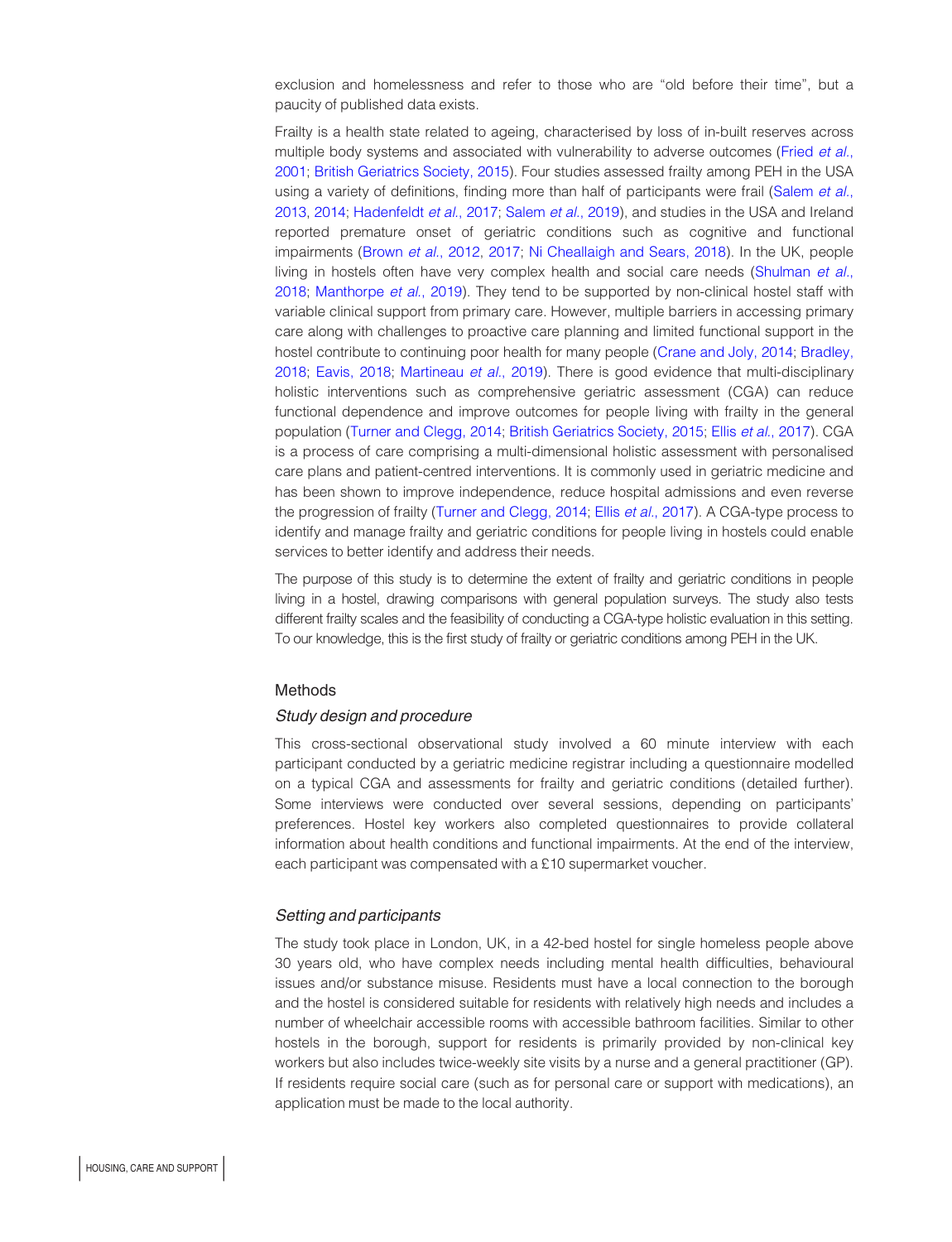Information sheets were distributed in February 2019. All residents were invited to participate between 4 March 2019 and 23 April 2019. Participants and key workers provided written informed consent. Exclusion criteria were inability to give informed consent or a significant communication barrier. Any health concerns identified during the study were referred to the GP or nurse providing twice-weekly clinics in the hostel, with participants' consent. The study was approved by the University College London Research Ethics Committee [ID: 6202/003].

## Variables

### **Frailty**

Frailty was assessed using the five criteria in Fried's phenotype model:

- weakness;
- slow walking speed;
- unintentional weight loss;
- **E** exhaustion; and
- low physical activity (Fried *et al.*[, 2001](#page-10-5)).

Frailty is defined as the presence of three or more criteria. Presence of one or two criteria is classified as "pre-frail" and zero as "not frail". Assessments and diagnostic criteria ([Table A1](#page-12-0)) were based on methods used in the English Longitudinal Study of Ageing (ELSA), enabling comparison to population data (Banks et al.[, 2019\)](#page-9-9). Frailty was also assessed using the Edmonton frail scale [\(Rolfson](#page-10-11) et al., 2006) and the Rockwood frailty scale [\(Rockwood](#page-10-12) et al., 2005), but without comparable population data.

# Geriatric conditions

Common geriatric conditions were identified using the following tools:

- Cognitive impairment Rowland universal dementia assessment scale (RUDAS) ([Storey](#page-11-5) et al., 2004).
- *Urinary incontinence* International Consultation on Incontinence Questionnaire (ISIQ-UI) (Avery *et al.*[, 2004](#page-9-10)).
- $\blacksquare$  Falls direct questions regarding the past 12 months.
- Osteoporotic fracture risk Sheffield University FRAX tool (Centre for Metabolic Bone Diseases, 2018).
- Malnutrition risk Malnutrition Universal Screening Tool (MUST) ([British Association for](#page-9-11) [Parenteral and Enteral Nutrition, 2003\)](#page-9-11)
- Orthostatic hypotension Blood pressure readings at 1 and 3 min after standing.
- Visual impairment Snellen chart assessment (self-reported assessment accepted in three participants unable to complete this because of mobility impairment).
- Low grip strength using a dynamometer in the dominant hand, with the maximum of three attempts taken.
- Functional impairment (reported by participants and key workers) using –modified Katz index ([Shelkey and Wallace, 2002](#page-11-6)) for five activities of daily living (ADLs): bathing, dressing, toileting, transferring and feeding; brief instrumental functional scale (BIFS) ([Sullivan](#page-11-7) et al., 2001) for six instrumental activities of daily living (IADLs): taking transport, managing medications, money and appointments, writing an email and filling in an application form. Preparing a meal was not included as the hostel provided food.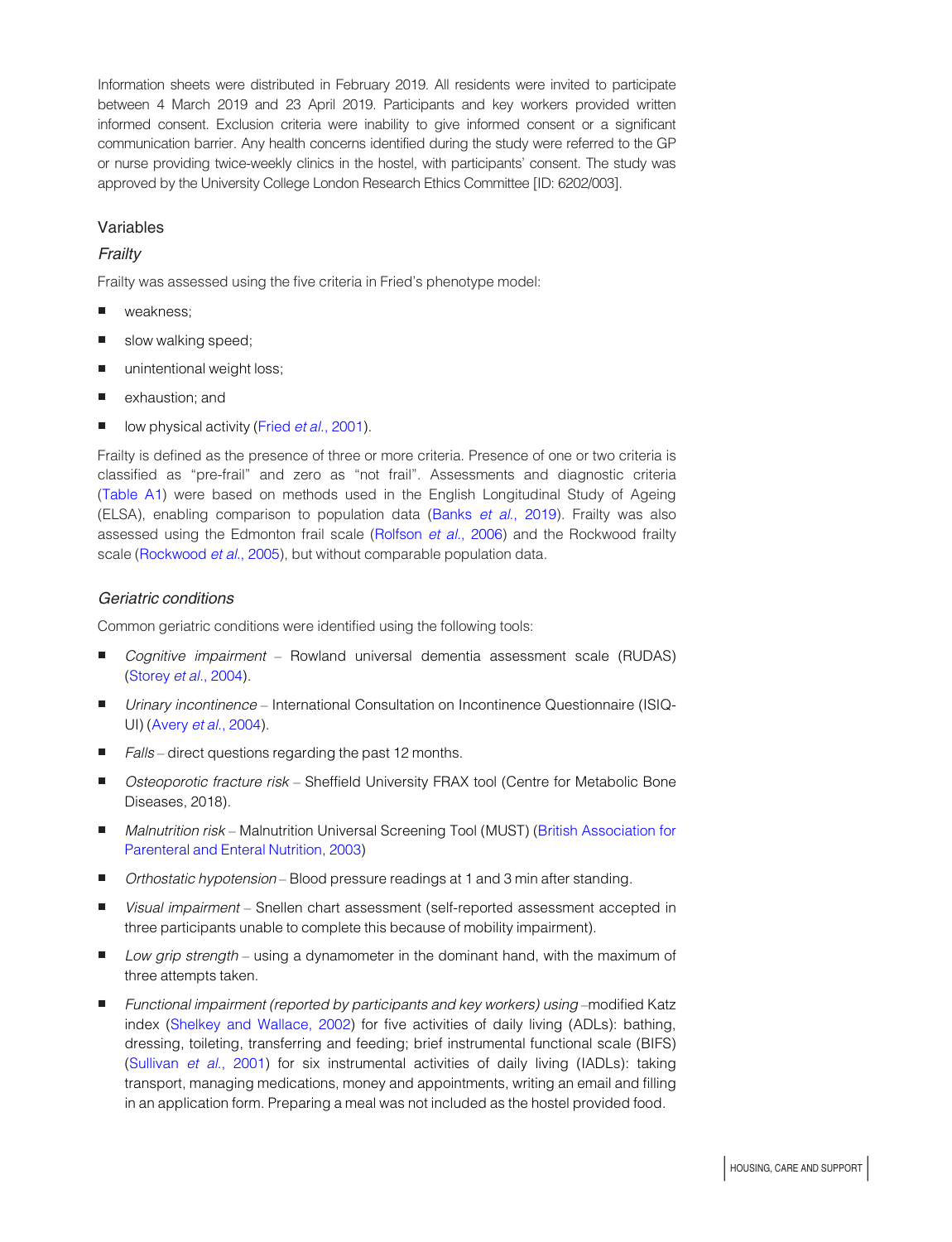- Social isolation direct questions regarding contact with family or friends.
- Mobility impairment, balance impairment and hearing impairment direct questions.

#### **Multimorbidity**

Health conditions were recorded from participant and key worker questionnaires and grouped into 39 codes for long-term conditions (LTCs) used in the Health Survey for England (HSE) ([Marshall and Higgins, 2012](#page-10-13)). The 39 LTCs are listed in [Table A2](#page-13-0). Multimorbidity is defined as the presence of two or more LTCs in one person. The participants were also asked about history of traumatic head injury and assessed for depression using the patient health questionnaire (PHQ-9) [\(Kroenke](#page-10-14) et al., 2001).

#### Analysis

Analysis was conducted using SPSS version 25 and R version 3.5.1 [\(IBM Corp, 2017](#page-10-15); [R Core](#page-10-16) [Team, 2018](#page-10-16)). We first described the characteristics of the participants and prevalence of each condition. We then compared Fried frailty phenotype scores and number of LTCs in the participants with the general population. We calculated frailty phenotype scores for ELSA participants using data from 2006–2011 (Banks et al.[, 2019](#page-9-9)) following methods used in a previous study (Gale et al.[, 2014\)](#page-10-17). We then predicted the mean scores by single-year-of-age using a Poisson regression model with polynomial terms of age (up to age cubed) as the independent variables and the frailty score as the dependent variable. Means were predicted for ages 60–89 years old because ELSA does not include younger participants. We used the same method to estimate age-related trends in number of LTCs for people aged 35–89 in the general population, using data from the HSE 2015 ([Marshall and Higgins, 2012\)](#page-10-13).

#### **Results**

#### Participant characteristics

Of the 42 residents, 2 were ineligible (one because of language barrier and another because of severe hearing impairment) and 7 declined, leaving a sample of 33. Four key workers completed collateral questionnaires for all participants. [Table 1](#page-4-0) displays participant characteristics. The mean age was  $55.7$  years (SD = 10.0) and 91% were identified as male. Of those dependent on alcohol or drugs ( $n = 31/33$ ), seven were engaged with a drug and alcohol service.

#### Frailty, geriatric conditions and multimorbidity

[Table 2](#page-5-0) displays prevalence of frailty, geriatric conditions and multimorbidity. In all, 55% ( $n = 18/$ 33) of participants were frail, meeting  $\geq$  3 criteria in Fried's phenotype model and 39% (n = 13/ 33) had pre-frailty. Frail participants had a mean age of 56 years (SD = 11, range 38–73). [Figure](#page-6-0) [1](#page-6-0) shows number of frailty criteria met by each participant and the mean in the general population, plotted against age. The participants met a mean of 2.6 out of 5 criteria, comparable to the mean for 89-year-olds in the general population. Frailty was identified in 55% of participants using the Edmonton frail scale and 48% using the Rockwood frailty scale [\(Table A3](#page-14-0)).

All geriatric conditions except hearing impairment were identified in at least 30% of participants. The most common were falls, visual impairment and low grip strength in 61%; mobility impairment in 52%; and cognitive impairment in 45% (only 3 out of 15 had a charted diagnosis). Urinary incontinence was identified in 30% and 39% were at high risk of malnutrition (MUST score of  $\geq$ 2), but only 12% had calorie supplementation. Social isolation was common, with 55% having no family contact and 30% with no friends or any family contact. The probability of osteoporotic fracture was high in 32% ( $n = 10/31$ : we were unable to calculate probability for two participants because of incomplete data); none had bisphosphonate prescribed.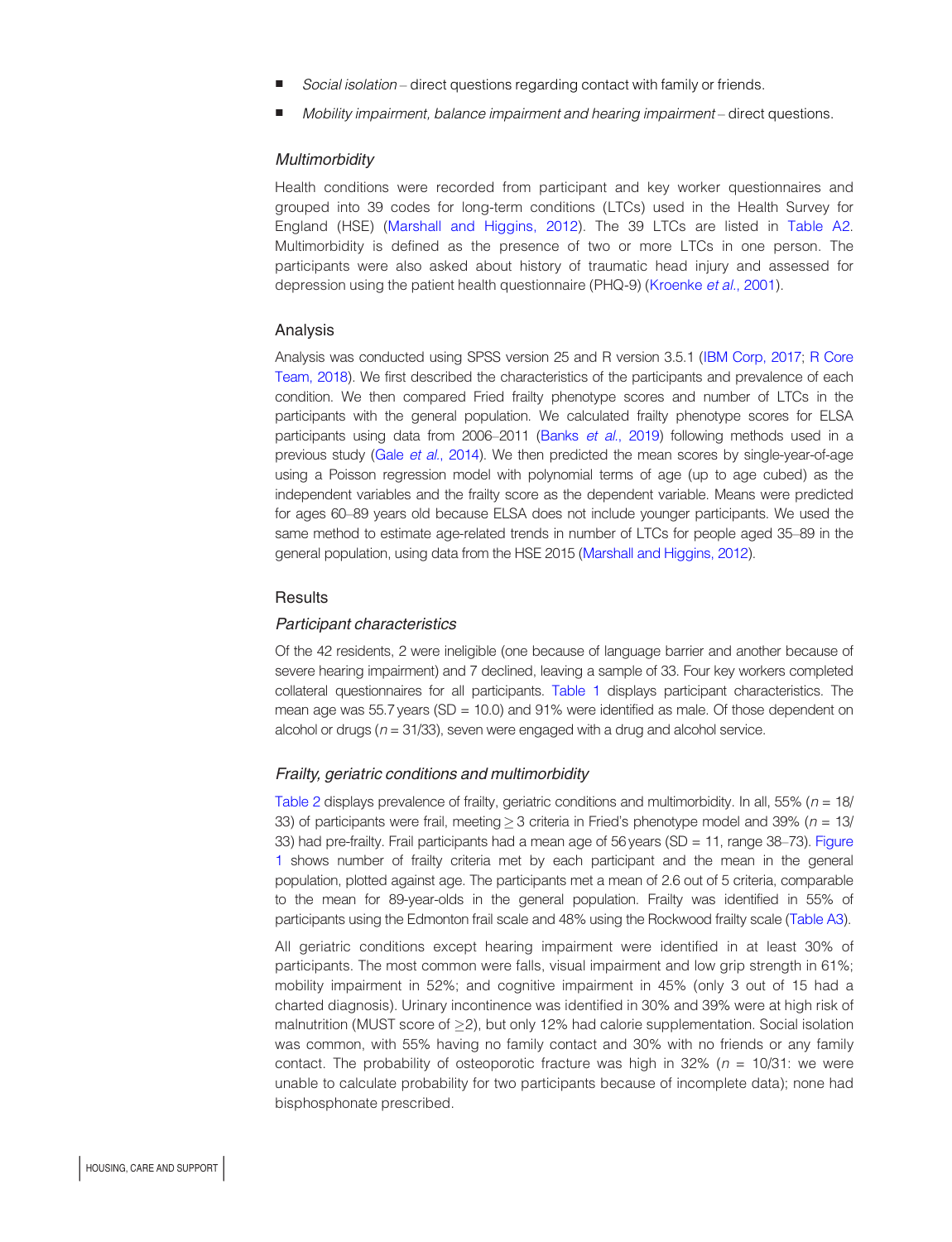<span id="page-4-0"></span>

| <b>Table 1</b> Participant characteristics                                                 |                                                                                      |                                                              |  |  |  |
|--------------------------------------------------------------------------------------------|--------------------------------------------------------------------------------------|--------------------------------------------------------------|--|--|--|
|                                                                                            |                                                                                      | n (% of 33 participants) unless<br>stated otherwise          |  |  |  |
| Age                                                                                        | Mean (SD), years<br>Range, years<br>$35 - 44$<br>$45 - 54$<br>$55 - 64$<br>$65 - 74$ | 55.7(10.0)<br>$38 - 74$<br>5(15)<br>9(27)<br>14(42)<br>5(15) |  |  |  |
| Sex                                                                                        | Male<br>Female                                                                       | 30(91)<br>3(9)                                               |  |  |  |
| Birth place                                                                                | The UK<br>Overseas                                                                   | 27(82)<br>6(18)                                              |  |  |  |
| Age left school                                                                            | $<$ 16 years<br>$>16$ years                                                          | 15(45)<br>18(55)                                             |  |  |  |
| Time in this hostel                                                                        | $<$ 1 year<br>$1-2$ years<br>$>2$ years                                              | 15(45)<br>9(27)<br>9(27)                                     |  |  |  |
| Lifetime homelessness<br>(Cumulative duration, includes vulnerable<br>housing and hostels) | $<$ 7 years<br>7-13 years<br>14-23 years<br>>23 years                                | 8(24)<br>8(24)<br>11(33)<br>6(18)                            |  |  |  |
| Lifetime rough sleeping<br>(Cumulative duration)                                           | Never<br>$<$ 1 year<br>1-5 years<br>$>5$ years                                       | 5(15)<br>11(33)<br>5(15)<br>12(36)                           |  |  |  |
| Smoking                                                                                    | Current<br>Former<br>Never                                                           | 27(82)<br>2(6)<br>4(12)                                      |  |  |  |
| Alcohol                                                                                    | Currently dependent<br>Recurrent hazardous<br>drinking<br>Not dependent              | 24(73)<br>2(6)<br>7(21)                                      |  |  |  |
| Class A drug misuse<br>(Heroin, crack and cocaine)                                         | Current<br>Former<br>Never                                                           | 12(36)<br>8(24)<br>13 (39)                                   |  |  |  |

Regarding functional impairments, 18% of participants reported some difficulty or inability to carry out one or more ADL, with key workers reporting 39% had difficulty with one or more. In all, 94% of participants (and 91% of key workers) reported difficulty with one or more IADL. On an average, participants reported difficulty with 3.2 out of 6 IADLs. Full ADL and IADL results from participants and key workers are given in [Table A4](#page-14-1). Just three participants (9%) had a package of care for personal care or medication prompting and six (18%) had a carer cleaning their room.

Multimorbidity was present in all participants, with an average of 7.2 LTCs per person ([Table 2\)](#page-5-0). [Figure 2](#page-6-1) plots participants' number of LTCs against HSE data. All had more LTCs than the mean number for people their age in the general population. In spite of the study sample's average age of 56, every participant had more LTCs than the average for 90-year olds in the general population. The most common LTCs were: liver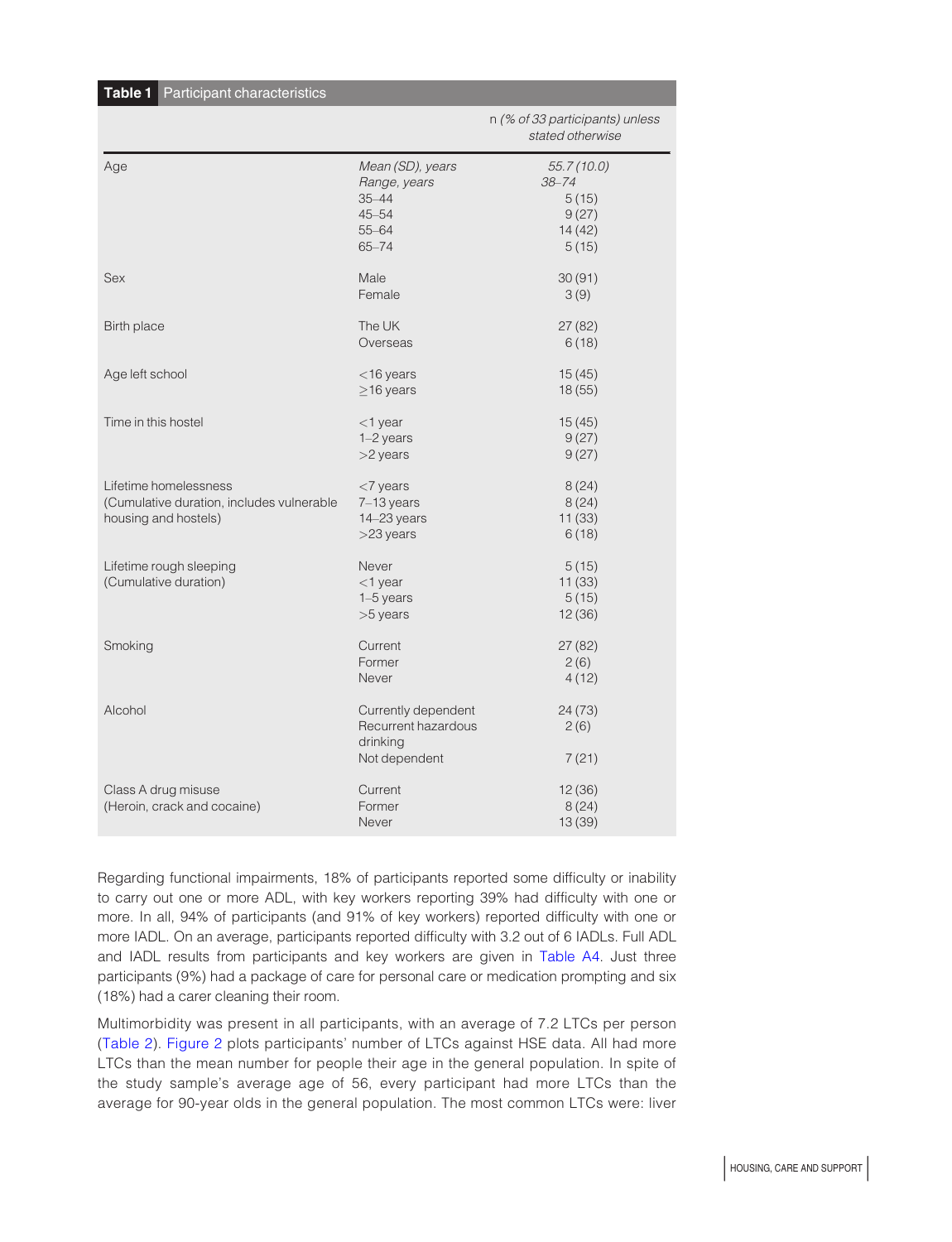<span id="page-5-0"></span>

| Frailty                                                |                                                  |           |
|--------------------------------------------------------|--------------------------------------------------|-----------|
|                                                        | Not frail (0 criteria)                           | 2(6)      |
| Fried phenotype                                        | Pre-frail (1-2 criteria)                         | 13(39)    |
|                                                        | Frail (3-5 criteria)                             | 18(55)    |
| Geriatric conditions                                   |                                                  |           |
| Falls                                                  | None                                             | 13(39)    |
| Falls in the past 12 months                            | Falls                                            | 20(61)    |
|                                                        | $1 - 3$ falls                                    | 11(33)    |
|                                                        | $4-7$ falls                                      | 6(18)     |
|                                                        | $>8$ falls                                       | 3(9)      |
| Fragility fracture risk                                | Low risk (<5% probability)                       | 9/31(29)  |
| Ten-year probability of major osteoporotic fracture    | Moderate risk (5-10% probability)                | 12/31(39) |
|                                                        | High risk ( $>10\%$ probability)                 | 10/31(32) |
| Visual impairment                                      | Snellen chart <20/40                             | 20(61)    |
| Low grip strength                                      | Max strength in lowest 20% for sex in ELSA data  | 20(61)    |
| Mobility impairment                                    | Self-reported                                    | 17(52)    |
| Cognitive impairment                                   | RUDAS score <22                                  | 15(45)    |
| Malnutrition: high risk                                | MUST score >2                                    | 13(39)    |
| <b>Balance impairment</b>                              | Self-reported                                    | 11(33)    |
| Urinary incontinence                                   | ISIQ-UI score >4                                 | 10(30)    |
| Orthostatic hypotension                                | >20mmHg fall in systolic BP on standing          | 9/29(31)  |
| Social isolation                                       | Self-reported, no friends or contact with family | 10(30)    |
| Hearing impairment                                     | Self-reported                                    | 3(9)      |
| Functional impairment                                  | Self-reported difficulty with one or more ADL    | 6(18)     |
|                                                        | Self-reported difficulty with one or more IADL   | 31(94)    |
| Multimorbidity                                         |                                                  |           |
|                                                        | Mean (SD) number of conditions                   | 7.2(2.7)  |
| HSE coded LTCs (Table A2)                              | Minimum-Maximum                                  | $2 - 14$  |
|                                                        | Participants with >2 chronic conditions          | 33 (100)  |
| Depression                                             | No depression (score <5)                         | 10(30)    |
| PHQ-9 score                                            | Depression                                       | 23(70)    |
|                                                        | Mild (score 5-9)                                 | 9(27)     |
|                                                        | Moderate/severe (score $\geq$ 10)                | 14(42)    |
| Traumatic head injuries                                | None                                             | 12(36)    |
| Serious head injuries leading to loss of consciousness | Head injuries                                    | 21(64)    |
|                                                        | 1-2 in lifetime                                  | 12(36)    |
|                                                        | >3 in lifetime                                   | 9(27)     |
|                                                        |                                                  |           |

Note: \*Total respondents less than 33 for these two variables

disease and small bowel complaints in 79%; mental illness, serious anxiety or depression in 73%; epilepsy or seizures in 55%; visual problems in 55%; infectious diseases (HIV, TB and Hepatitis B and C) in 45%; hypertension in 42%; and emphysema in 30%. A full list is given in [Table A2](#page-13-0). Of all, 64% of participants reported a history of traumatic head injury resulting in loss of consciousness, with 27% reporting three or more in their lifetime.

#### **Discussion**

This study found high prevalence of frailty and geriatric conditions in residents of a hostel in London for single PEH, comparable to residents of care homes for older people. Of these, 55% were frail and frailty scores among the participants with an average age of 56 years were comparable to 89-year-olds in the general population. The hostel accommodated people with complex needs over the age of 30, so included a slightly older cohort than some other hostels, but the extent of multimorbidity far exceeded the average for even the oldest people in the general population ([Marshall](#page-10-13) [and Higgins, 2012\)](#page-10-13). In spite of the medical services available in this hostel (most hostels in the UK do not have such services) many health needs were unmet. Functional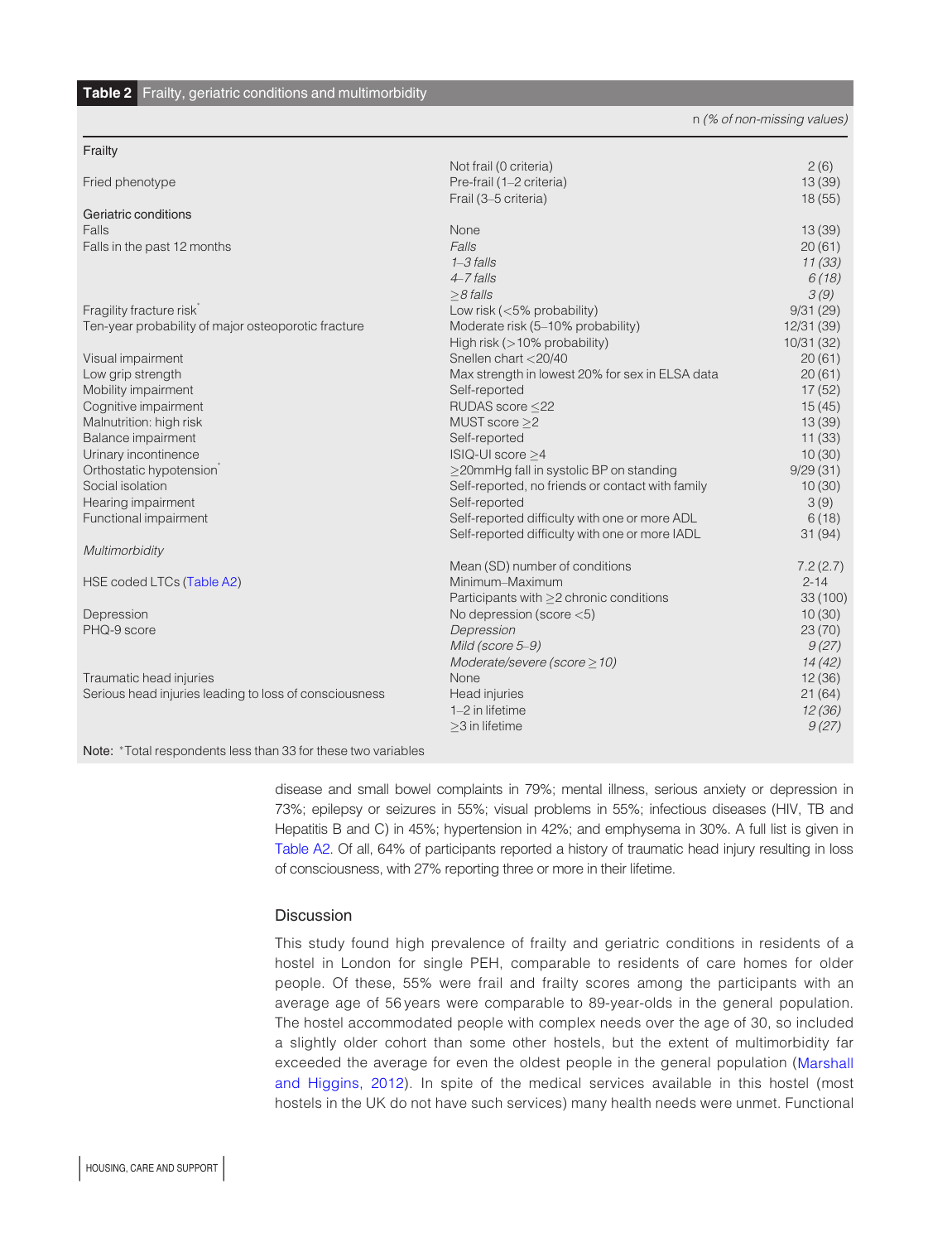<span id="page-6-0"></span>

<span id="page-6-1"></span>

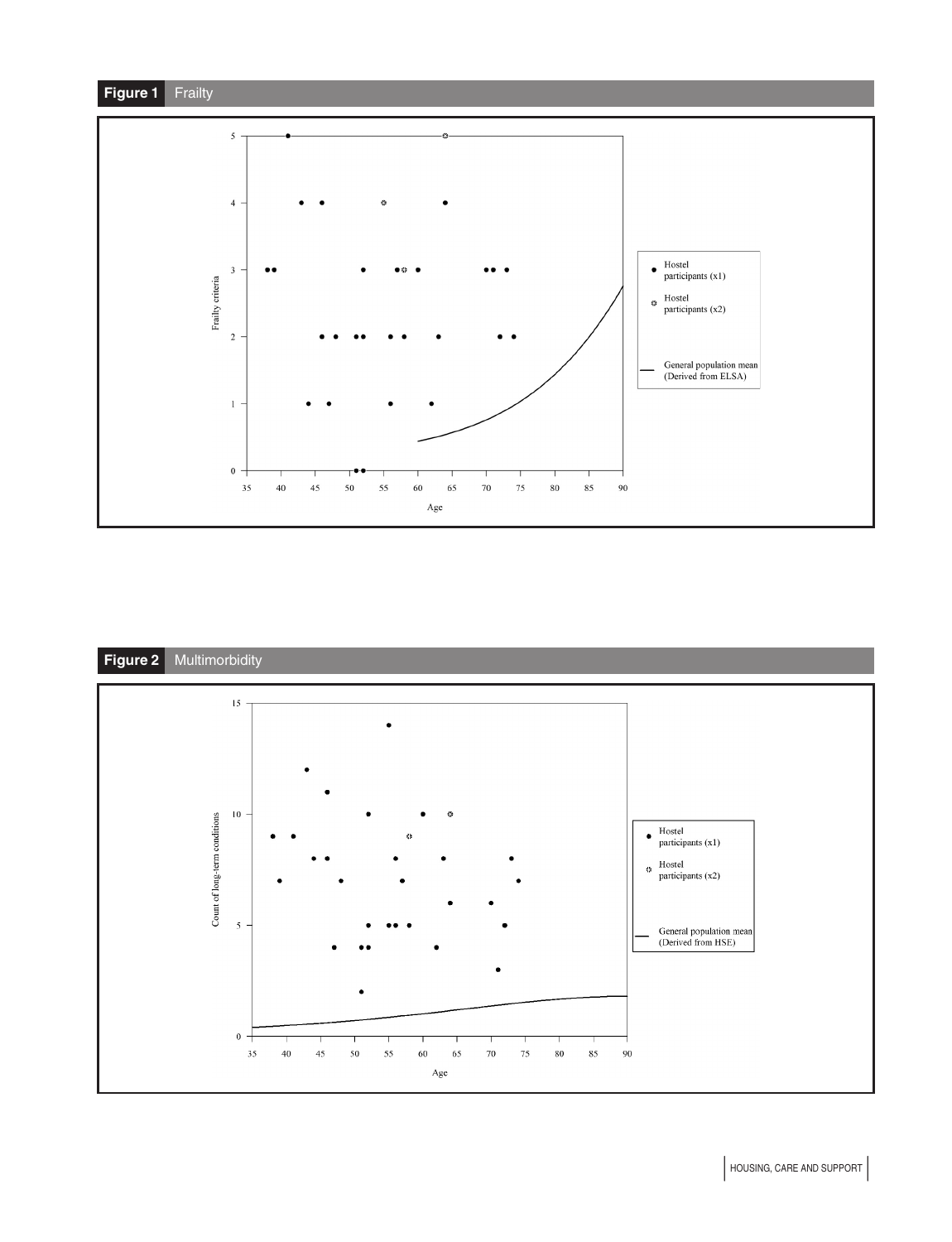assistance and personal care packages were rarely provided, with non-clinical key workers being the primary source of support for residents with extensive multimorbidity and high degrees of complexity and vulnerability.

#### Strengths and limitations

We achieved a high response rate (83% of eligible residents) through flexibility with the structure and timing of interviews and gaining support from hostel staff, demonstrating the feasibility of a CGA-type evaluation in this context. We used robust assessment tools for geriatric conditions and improved the sensitivity of reported LTCs using collateral information from key workers. Participant-reported functional impairments may represent an underestimation of need, since self-assessment by homeless adults has been shown to under-identify impairments [\(Rodriguez-Guzman](#page-10-18) et al., 2016). This highlights the importance of collateral information, but functional abilities should ideally be directly assessed.

The main limitation is the small sample size. We focussed on a detailed assessment of a specific population rather than achieving a large sample, meaning we were unable to analyse associations between geriatric conditions and participant characteristics (such as duration of homelessness) or estimate the prevalence of conditions with precision. While it is not possible to generalise the results to the wider homeless population, all residents had a local connection to the borough and participant characteristics are similar to other surveys of PEH ([Homeless Link, 2014;](#page-10-19) Bowen et al.[, 2019\)](#page-9-0). Therefore, boroughs with ageing populations of people who are homeless are likely to have people living in hostels or other forms of temporary accommodation with equivalent need.

#### Comparison with existing literature

PEH are underrepresented and excluded from many aspects of society and research is no exception. To our knowledge, this is the first UK-based study examining frailty and geriatric conditions among PEH and the first anywhere to do so within a CGA-type evaluation. The studies of frailty and geriatric conditions in homeless populations in the USA reported comparable prevalence data ([Salem](#page-11-0) et al., 2013, [2014](#page-11-1); [Hadenfeldt](#page-10-6) et al., 2017; [Salem](#page-11-2) et al., [2019\)](#page-11-2). Other studies also report high rates of multimorbidity associated with homelessness, but direct comparison of number of LTCs is difficult because of different classification and assessment methods [\(Queen](#page-10-1) et al., 2017; [Bowen](#page-9-0) et al., 2019).

#### Implications for practice

This study reveals unmet health and care needs, some of which have been previously described ([Crane and Joly, 2014;](#page-9-6) [Shulman](#page-11-3) et al., 2018; [Eavis, 2018;](#page-9-8) [Manthorpe](#page-10-8) et al., [2019\)](#page-10-8). Hostels are intended to provide short-term temporary accommodation before residents move onto more independent living, but a lack of access to sheltered housing or residential or nursing home placements, particularly in the context of drug or alcohol use, leads to many people staying for years [\(Table 1\)](#page-4-0). This has implications for health and social care provision in hostels; the fact that many participants had difficulty with ADLs and IADLs but only 9% had support from a care package demonstrates a need to improve access to Care Act 2014 assessments ([Cornes](#page-9-12) et al., 2016).

The study highlights an urgent need to assess frailty and consider geriatric conditions in PEH at a younger age than in the general population. Primary care guidance for managing older people with frailty states that patients should be targeted for CGA, prioritised for management of multimorbidity and have opportunities to consider advance care planning including appropriate place of care [\(Turner and Clegg, 2014;](#page-11-4) British Geriatrics [Society,](#page-9-3) [2015;](#page-9-3) Ellis et al.[, 2017\)](#page-10-10). This proactive patient-centred approach is lacking in the majority of encounters with mainstream services for this patient group, which frequently takes the form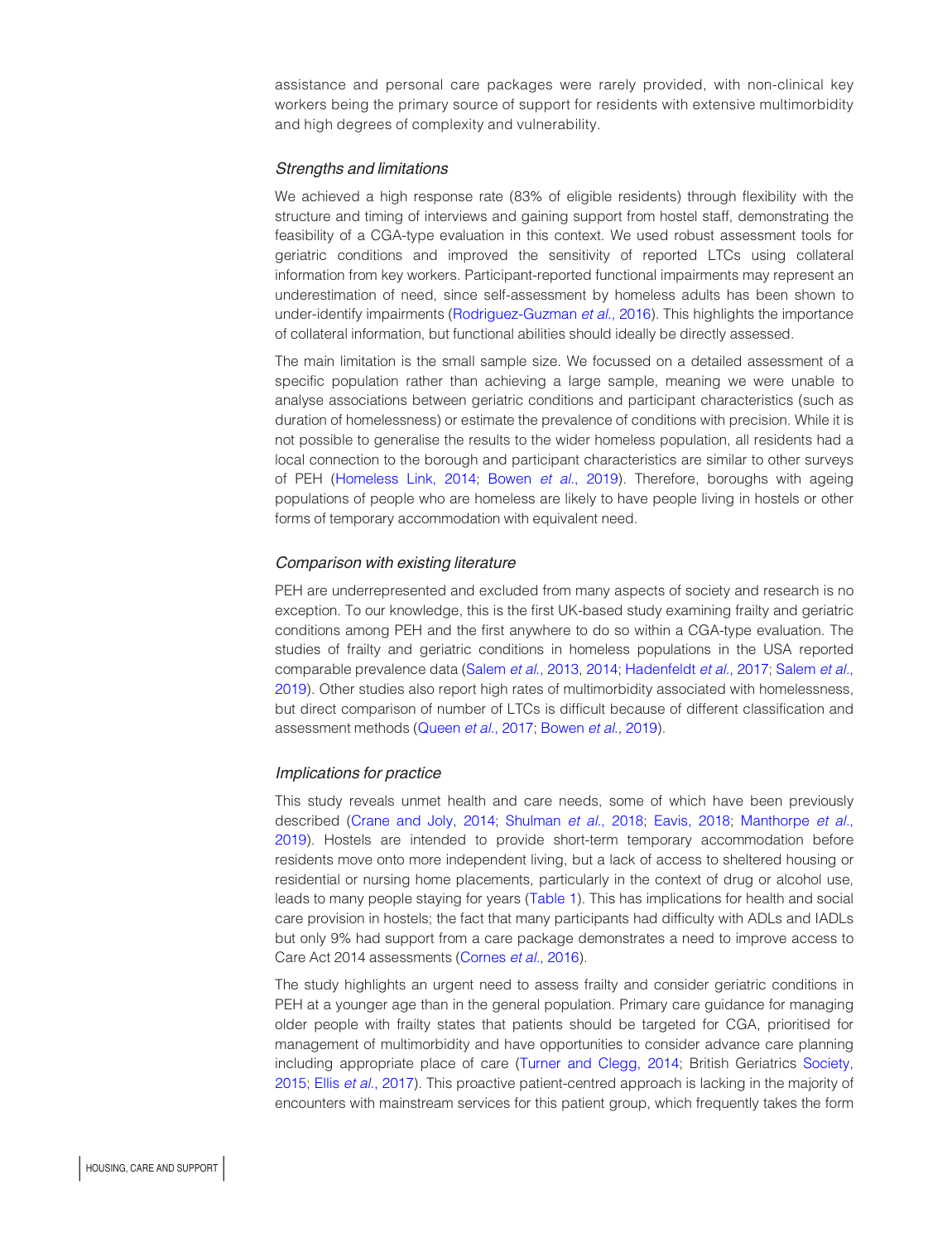of crisis-driven hospital attendances [\(Bradley, 2018;](#page-9-7) [Eavis, 2018;](#page-9-8) [Bowen](#page-9-0) et al., 2019; [Martineau](#page-10-9) et al., 2019). Primary care has a vital role in addressing this inequity. In hostels such as this, where there is primary care in-reach, there are opportunities to be more proactive, incorporating frailty assessments and CGA into consultations. Input from geriatricians and multi-disciplinary team members with experience of working with older people may also improve care where there is evidence of premature ageing and involvement should be based on clinical need rather than age.

In hostels without in-reach primary care, residents with complex needs often experience significant barriers in accessing mainstream primary care services for a number of reasons ([Bradley, 2018;](#page-9-7) [Eavis, 2018](#page-9-8)). Clinical commissioning groups and primary care networks should consider how to address these unmet needs and ensure their provision is inclusive and reaching this marginalised vulnerable group. Obtaining accurate functional assessments for PEH and frailty is essential to ensure they receive the support they are entitled to under the 2014 Care Act ([Cornes](#page-9-12) et al., 2016; [Martineau](#page-10-9) et al., 2019). Good practice might include frailty assessment by hostel staff followed by CGA-type evaluation in selected residents by a GP and other health-care professionals. Selected patients should have care coordinators assigned as recommended for elderly patients, with cases reviewed in wider multi-agency meetings that include housing and social care services ([Turner and](#page-11-4) [Clegg, 2014;](#page-11-4) British Geriatrics [Society, 2015](#page-9-3)).

Quantifying multiple needs using a CGA-type process borrowed from principles used in geriatric medicine will be of practical interest to health and social care professionals who work with PEH and other forms of social exclusion. The process informs person-centred care planning and can help advocate for appropriate support for people with signs of premature ageing, frailty or multiple complex needs [\(Turner and Clegg, 2014](#page-11-4); Ellis et al.[, 2017](#page-10-10)). The appropriate frailty scale to use in an assessment depends on the setting and purpose. The Fried phenotype is commonly used in research and most easily compared to population data, but is less practical for routine clinical use, as it requires time-consuming physical assessments that must be replicated accurately. The Rockwood scale relies heavily on appraisal of physical functional abilities (often preserved in younger people with frailty, who have experienced homelessness) and accounts less for other aspects of frailty, potentially resulting in lower sensitivity for frailty identification in this group. We recommend the Edmonton frail scale for use with homeless patients, particularly in a hostel or equivalent community setting, because it can be administered by non-clinical staff and has the advantage of highlighting specific areas for intervention in subsequent care plans [\(Rolfson](#page-10-11) et al., 2006). It is important to note that no frailty scale has yet been validated for younger populations, but our findings and experience suggest they are of real value. More research and larger studies are needed to evaluate frailty scales in inclusion health populations and others at risk of premature ageing.

# **Conclusions**

PEH are at high risk of premature frailty and geriatric conditions alongside complex multimorbidity. A needs-based rather than age-based approach is essential for appropriate assessment of this population to reduce health inequities. Frailty assessment represents a useful and feasible method for identifying and targeting people for holistic person-centred care and support.

Funding: While the study received no direct funding, Briony F. Hudson used £330 to purchase supermarket vouchers for the study, using funds from a UCL Excellence in Health Research Award she had previously been awarded and an additional £2000 from this award to contribute to publication costs. The lead author Raphael Rogans-Watson received no funding. Caroline Shulman, Megan Armstrong and Briony F. Hudson are funded by a grant from The Oak Foundation (OCAY-14–574), and Dan Lewer is funded by National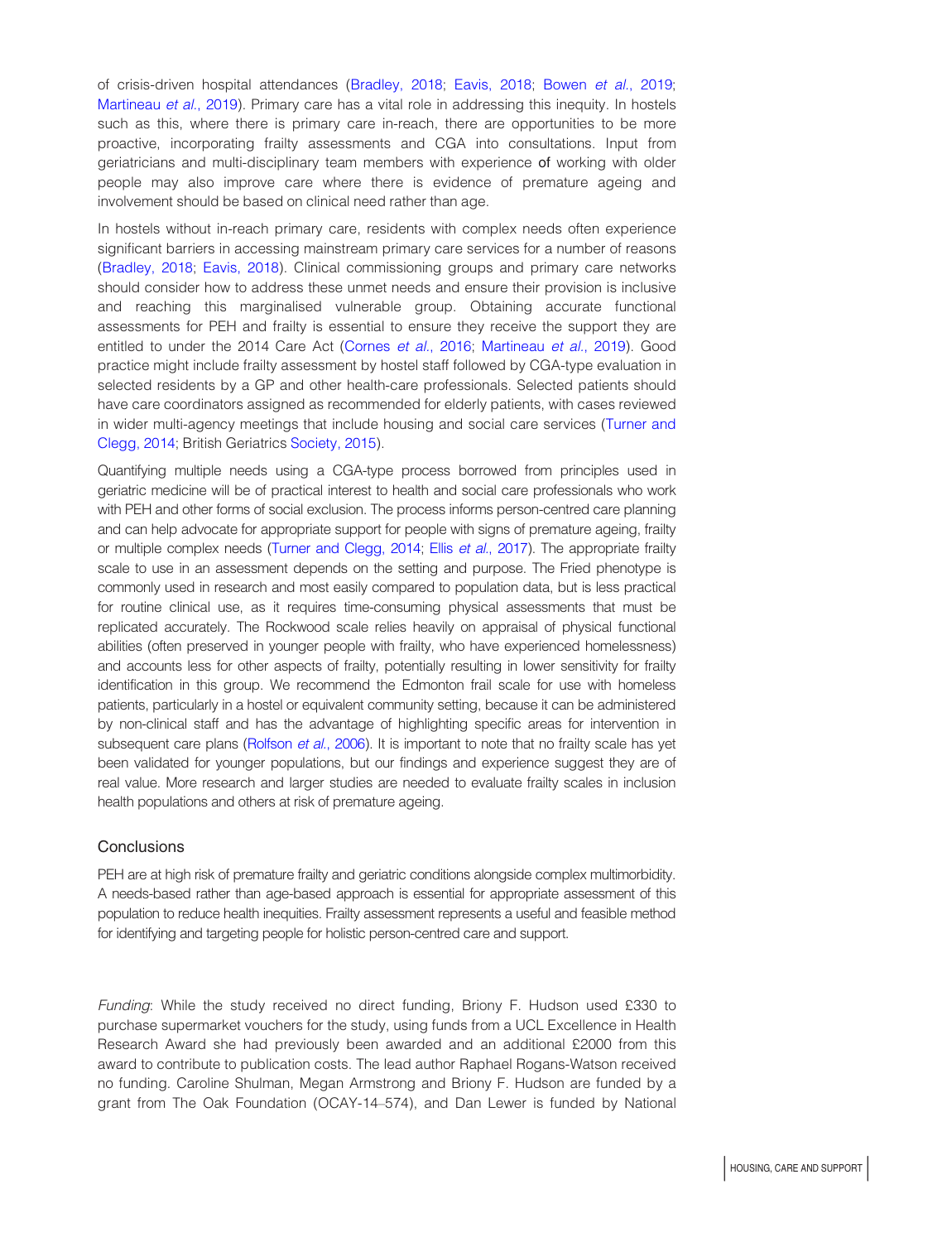Institute for Health Research (NIHR), (DRF-2018–11-ST2-016). Both grants were awarded prior to the conception of this study and neither organisation had any role in the design, execution, analysis and interpretation of data or writing of the study, and the views expressed are those of the authors alone and do not necessarily reflect the views of either organisation. All five authors had full access to all of the data (including statistical reports and tables) in the study and can take responsibility for the integrity of the data and the accuracy of the data analysis.

Ethical Approval: The study was approved by the University College London Research Ethics Committee (ID: 6202/003). All participants provided informed consent before taking part.

Competing interests: All authors declare no competing interests, no support from any organisation for the submitted work, no financial relationships with any organisations that might have an interest in the submitted work in the previous three years and no other relationships or activities that could appear to have influenced the submitted work.

#### **References**

<span id="page-9-10"></span>Avery, K., Donovan, J., Peters, T.J., Shaw, C., Gotoh, M. and Abrams, P. (2004), "ICIQ: a brief and robust measure for evaluating the symptoms and impact of urinary incontinence", Neurourology and Urodynamics, Vol. 23 No. 4, pp. 322-330, available at: [https://iciq.net/wp-content/uploads/2019/08/](https://iciq.net/wp-content/uploads/2019/08/Sample-ICIQ-UI-Short-Form.pdf) [Sample-ICIQ-UI-Short-Form.pdf](https://iciq.net/wp-content/uploads/2019/08/Sample-ICIQ-UI-Short-Form.pdf) (accessed 1 October 2018)

<span id="page-9-9"></span>Banks, J., Blake, M., Clemens, S., Marmot, M., Nazroo, J., Oldfield, Z., Oskala, A., Phelps, A., Rogers, N. and Steptoe, A. (2018), "English Longitudinal Study of Ageing: waves 0-8, 1998-2017", [data collection], 30th Edition, UK Data Service. SN: 5050. 2019, available at: https://beta.ukdataservice.ac.uk/ datacatalogue/studies/study?id=5050 (accessed 14 August 2019).

<span id="page-9-0"></span>Bowen, M., Marwick, S., Marshall, T., Saunders, K., Burwood, S., Yahyouche, A., Stewart, D. and Paudyal, V. (2019), "Multimorbidity and emergency department visits by a homeless population: a database study in specialist general practice", British Journal of General Practice, Vol. 69 No. 685, pp. e515-e525.

<span id="page-9-7"></span>Bradley, J. (2018), Health of homelessness. BMJ Rapid response to: Adebowale V, 2018. There is no excuse for homelessness in Britain in 2018. British Medical Journal, February 26;360, p. k902.

<span id="page-9-1"></span>Bramley, G. (2017), "Homelessness projections: core homelessness in Great Britain", Summary report. London: crisis, available at: [www.crisis.org.uk/media/237582/crisis\\_homelessness\\_projections\\_2017.](http://www.crisis.org.uk/media/237582/crisis_homelessness_projections_2017.pdf) [pdf](http://www.crisis.org.uk/media/237582/crisis_homelessness_projections_2017.pdf) (accessed 10 August 2019).

<span id="page-9-11"></span>British Association for Parenteral and Enteral Nutrition (2003), "Malnutrition universal screening tool", available at: [www.bapen.org.uk/pdfs/must/must\\_full.pdf](http://www.bapen.org.uk/pdfs/must/must_full.pdf) (accessed 4 October 2018).

<span id="page-9-3"></span>British Geriatrics Society (2015), "Fit for frailty – part 2: developing, commissioning and managing services for people living with frailty in community settings", available at: [www.bgs.org.uk/sites/default/](http://www.bgs.org.uk/sites/default/files/content/resources/files/2018-05-23/fff2_full.pdf) [files/content/resources/files/2018-05-23/fff2\\_full.pdf](http://www.bgs.org.uk/sites/default/files/content/resources/files/2018-05-23/fff2_full.pdf) (accessed 4 July 2018).

<span id="page-9-4"></span>Brown, R.T., Kiely, D.K., Bharel, M. and Mitchell, S.L. (2012), "Geriatric syndromes in older homeless adults", Journal of General Internal Medicine, Vol. 27 No. 1, pp. 16-22.

<span id="page-9-5"></span>Brown, R.T., Hemati, K., Riley, E.D., Lee, C.T., Ponath, C., Tieu, L., Guzman, D. and Kushel, M.B. (2017), "Geriatric conditions in a population-based sample of older homeless adults", The Gerontologist, Vol. 57 No. 4, pp. 757-766.

<span id="page-9-2"></span>Centre for Policy on Ageing (2017), "Diversity in older age – older homelessness. rapid review", available at: [www.cpa.org.uk/information/reviews/CPA-Rapid-Review-Diversity-in-Older-Age-Older-Homeless-People.pdf](http://www.cpa.org.uk/information/reviews/CPA-Rapid-Review-Diversity-in-Older-Age-Older-Homeless-People.pdf) (accessed 10 August 2019).

<span id="page-9-12"></span>Cornes, M., Ornelas, B., Bennett, B., Meakin, A., Mason, K., Fuller, J. and Manthorpe, J. (2018), "Increasing access to Care Act 2014 assessments and personal budgets among people with experiences of homelessness and multiple exclusion: a theoretically informed case study", Housing, Care and Support, Vol. 21 No. 1, pp. 1-12, doi: [10.1108/HCS-09-2017-0022](http://dx.doi.org/10.1108/HCS-09-2017-0022).

<span id="page-9-6"></span>Crane, M. and Joly, L. (2014), "Older homeless people: increasing numbers and changing needs", Reviews in Clinical Gerontology, Vol. 24 No. 4, p. 255.

<span id="page-9-8"></span>Eavis, C. (2018), "The barriers to healthcare encountered by single homeless people", Primary Health Care, Vol. 28 No. 1, p. 26.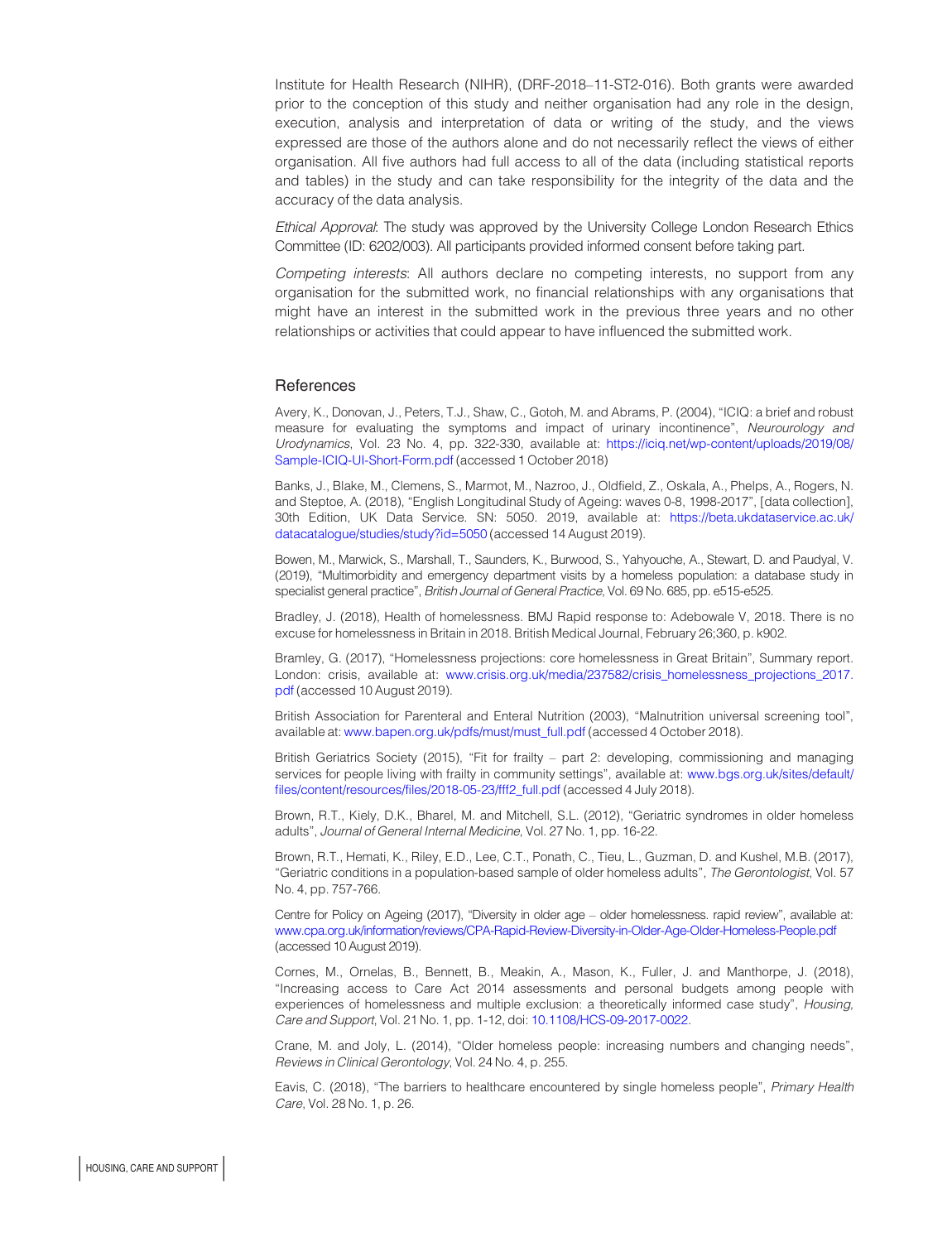<span id="page-10-10"></span>Ellis, G., Gardner, M., Tsiachristas, A., Langhorne, P., Burke, O., Harwood, R.H., Conroy, S.P., Kircher, T., Somme, D., Saltvedt, I. and Wald, H. (2017), "Comprehensive geriatric assessment for older adults admitted to hospital", Cochrane Database of Systematic Reviews, No. 9.

<span id="page-10-0"></span>Fitzpatrick, S., Bramley, G. and Johnsen, S. (2013), "Pathways into multiple exclusion homelessness in seven UK cities", Urban Studies, Vol. 50 No. 1, pp. 148-168.

<span id="page-10-5"></span>Fried, L.P., Tangen, C.M., Walston, J., Newman, A.B., Hirsch, C., Gottdiener, J., Seeman, T., Tracy, R., Kop, W.J., Burke, G. and McBurnie, M.A. (2001), "Frailty in older adults: evidence for a phenotype", The Journals of Gerontology Series A: Biological Sciences and Medical Sciences, Vol. 56 No. 3, pp. M146-M157.

<span id="page-10-17"></span>Gale, C.R., Cooper, C. and Aihie Sayer, A. (2014), "Prevalence of frailty and disability: findings from the English longitudinal study of ageing", Age and Ageing, Vol. 44 No. 1, pp. 162-165.

<span id="page-10-4"></span>Gelberg, L., Linn, L.S. and Mayer-Oakes, S.A. (1990), "Differences in health status between older and younger homeless adults", Journal of the American Geriatrics Society, Vol. 38 No. 11, pp. 1220-1229.

<span id="page-10-6"></span>Hadenfeldt, C.J., Darabaris, M. and Aufdenkamp, M. (2017), "Frailty assessment in patients utilizing a free clinic", Journal of Health Care for the Poor and Underserved, Vol. 28 No. 4, pp. 1423-1435.

<span id="page-10-19"></span>Homeless Link (2014), "The unhealthy state of homelessness: health audit results 2014", Homeless Link, available at: [www.homeless.org.uk/sites/default/files/site-attachments/The%20unhealthy%20state%20of](http://www.homeless.org.uk/sites/default/files/site-attachments/The&hx0025;20unhealthy&hx0025;20state&hx0025;20of&hx0025;20homelessness&hx0025;20FINAL.pdf) [%20homelessness%20FINAL.pdf](http://www.homeless.org.uk/sites/default/files/site-attachments/The&hx0025;20unhealthy&hx0025;20state&hx0025;20of&hx0025;20homelessness&hx0025;20FINAL.pdf) (accessed 14 August 2019).

<span id="page-10-15"></span>IBM Corp (2017), IBM SPSS Statistics for Windows, Version 25.0. IBM Corp, Armonk, New York, NY.

<span id="page-10-14"></span>Kroenke, K., Spitzer, R.L. and Williams, J.B. (2001), "The PHQ-9: validity of a brief depression severity measure", Journal of General Internal Medicine, Vol. 16 No. 9, pp. 606-613.

<span id="page-10-2"></span>Lewer, D., Aldridge, R.W., Menezes, D., Sawyer, C., Zaninotto, P., Dedicoat, M., Ahmed, I., Luchenski, S., Hayward, A. and Story, A. (2019), "Health-related quality of life and prevalence of six chronic diseases in homeless and housed people: a cross-sectional study in London and Birmingham, England", BMJ Open, Vol. 9 No. 4, p. e025192.

<span id="page-10-8"></span>Manthorpe, J., Samsi, K., Joly, L., Crane, M., Gage, H., Bowling, A. and Nilforooshan, R. (2019), "Service provision for older homeless people with memory problems: a mixed-methods study", Health Services and Delivery Research, Vol. 7 No. 9, pp. 1-184.

<span id="page-10-13"></span>Marshall, A. and Higgins, V. (2012), "Health survey for England time series dataset, 1991-2009", [data collection]. UK Data Service SN: 7025, available at: [https://beta.ukdataservice.ac.uk/datacatalogue/](https://beta.ukdataservice.ac.uk/datacatalogue/studies/study?id=7025) [studies/study?id=7025](https://beta.ukdataservice.ac.uk/datacatalogue/studies/study?id=7025) (accessed 14 August 2019).

<span id="page-10-9"></span>Martineau, S., Cornes, M., Manthorpe, J., Ornelas, B. and Fuller, J. (2019), Safeguarding, Homelessness and Rough Sleeping: An Analysis of Safeguarding Adults Reviews. 2019, NIHR Policy Research Unit in Health and Social Care Workforce, The Policy Institute, King's College London, London, doi: [10.18742/pub01-006.](http://dx.doi.org/10.18742/pub01-006.)

<span id="page-10-7"></span>Ni Cheallaigh, C. and Sears, J. (2018), "Premature ageing in the homeless population. Depaul health initiative", available at: [https://ie.depaulcharity.org/sites/default/files/Depaul%2C%20Premature%](https://ie.depaulcharity.org/sites/default/files/Depaul&hx0025;2C&hx0025;20Premature&hx0025;20Ageing&hx0025;20Report&hx0025;20Feb&hx0025;202018_0.pdf) [20Ageing%20Report%20Feb%202018\\_0.pdf](https://ie.depaulcharity.org/sites/default/files/Depaul&hx0025;2C&hx0025;20Premature&hx0025;20Ageing&hx0025;20Report&hx0025;20Feb&hx0025;202018_0.pdf) (accessed 4 September 2018).

<span id="page-10-3"></span>Office for National Statistics (2019), Deaths of Homeless People in England and Wales, ONS, available at: www.ons.gov.uk/peoplepopulationandcommunity/birthsdeathsandmarriages/deaths/bulletins/ [deathsofhomelesspeopleinenglandandwales/2018](http://www.ons.gov.uk/peoplepopulationandcommunity/birthsdeathsandmarriages/deaths/bulletins/deathsofhomelesspeopleinenglandandwales/2018) (accessed 14 October 2019).

<span id="page-10-1"></span>Queen, A.B., Lowrie, R., Richardson, J. and Williamson, A.E. (2017), "Multimorbidity, disadvantage, and patient engagement within a specialist homeless health service in the UK: an in-depth study of general practice data", BJGP Open, Vol. 1 No. 3.

<span id="page-10-16"></span>R Core Team (2018), R Foundation for Statistical Computing, Vienna, available at: [www.R-project.org](http://www.R-project.org)

<span id="page-10-12"></span>Rockwood, K., Song, X., MacKnight, C., Bergman, H., Hogan, D.B., McDowell, I. and Mitnitski, A. (2005), "A global clinical measure of fitness and frailty in elderly people", Canadian Medical Association Journal, Vol. 173 No. 5, pp. 489-495.

<span id="page-10-18"></span>Rodriguez-Guzman, J., Maiaroto, M., DeWorsop, D.O., Hassell, C., Iheanacho, T., Mecca, A.P. and Mecca, M.C. (2016), "Utilizing a direct assessment to identify functional impairments in homeless adults", The American Journal of Geriatric Psychiatry, Vol. 24 No. 3, pp. S76-S77.

<span id="page-10-11"></span>Rolfson, D.B., Majumdar, S.R., Tsuyuki, R.T., Tahir, A. and Rockwood, K. (2006), "Validity and reliability of the Edmonton frail scale", Age and Ageing, Vol. 35 No. 5, pp. 526-529.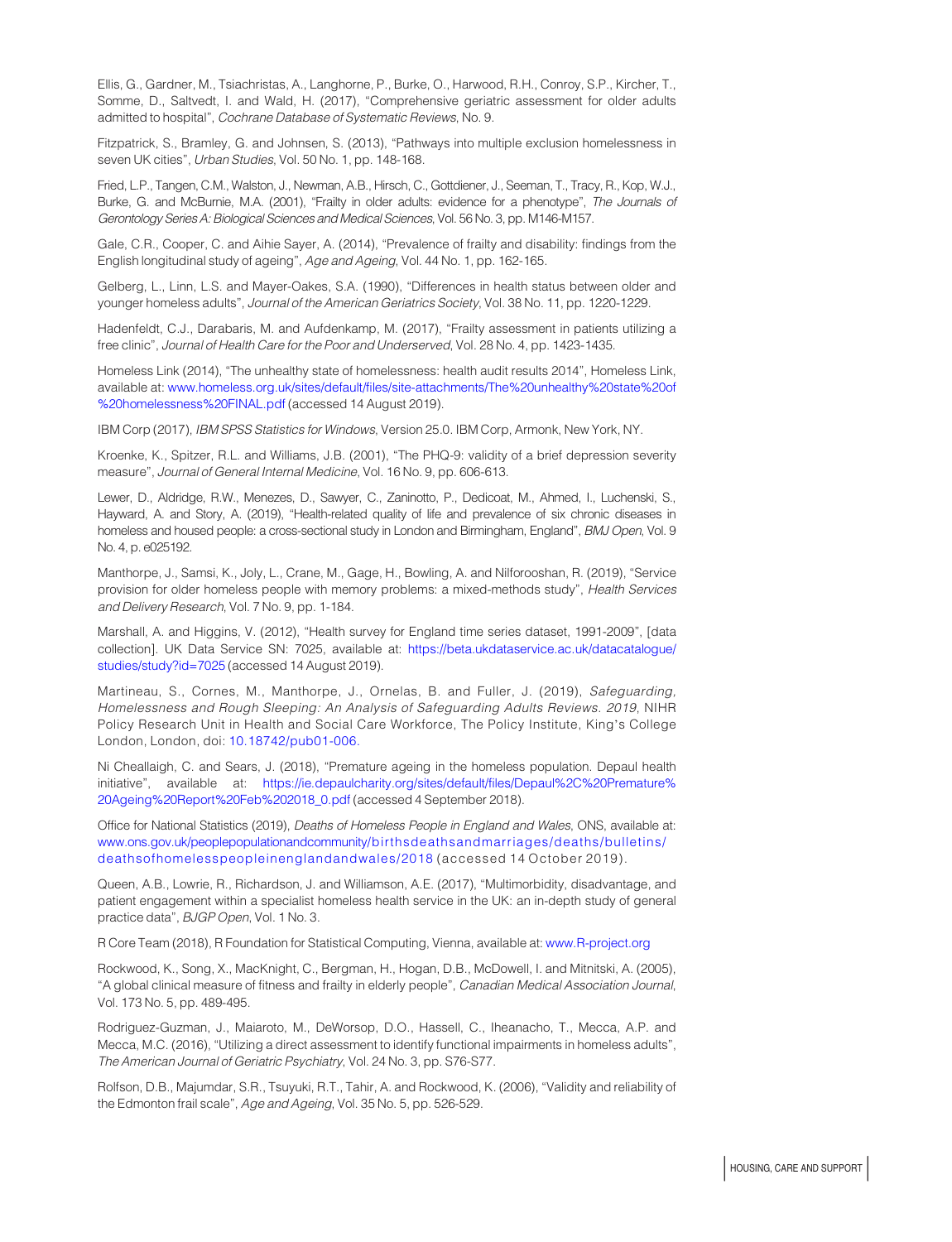<span id="page-11-2"></span>Salem, B.E., Brecht, M.L., Ekstrand, M.L., Faucette, M. and Nyamathi, A.M. (2019), "Correlates of physical, psychological, and social frailty among formerly incarcerated, homeless women", Health Care for Women International, Vol. 40 Nos 7/9, pp. 788-812.

<span id="page-11-1"></span>Salem, B.E., Nyamathi, A., Phillips, L.R., Mentes, J.C., Sarkisian, C. and Brecht, M.L. (2014), "Development of a frailty framework among vulnerable populations", Ans. Advances in Nursing Science, Vol. 37 No. 1, pp. 70-81.

<span id="page-11-0"></span>Salem, B.E., Nyamathi, A.M., Brecht, M.L., Phillips, L.R., Mentes, J.C., Sarkisian, C. and Leake, B. (2013), "Correlates of frailty among homeless adults", Western Journal of Nursing Research, Vol. 35 No. 9, pp. 1128-1152.

<span id="page-11-6"></span>Shelkey, M. and Wallace, M. (2002), "Katz index of independence in activities of daily living (ADL): try this: best practices in nursing care to older adults", MedSurg Nursing, Vol. 11 No. 2, pp. 100-102, 1 April, available at: <https://consultgeri.org/try-this/general-assessment/issue-2.pdf> (accessed 4 October 2018).

<span id="page-11-3"></span>Shulman, C., Hudson, B.F., Low, J., Hewett, N., Daley, J., Kennedy, P., Davis, S., Brophy, N., Howard, D., Vivat, B. and Stone, P. (2018), "End-of-life care for homeless people: a qualitative analysis exploring the challenges to access and provision of palliative care", Palliative Medicine, Vol. 32 No. 1, pp. 36-45.

<span id="page-11-5"></span>Storey, J.E., Rowland, J.T., Conforti, D.A. and Dickson, H.G. (2004), "The Rowland universal dementia assessment scale (RUDAS): a multicultural cognitive assessment scale", International Psychogeriatrics, Vol. 16 No. 1, p. 13, Full guide, available at: [www.dementia.org.au/resources/rowland-universal-dementia-assessment](http://www.dementia.org.au/resources/rowland-universal-dementia-assessment-scale-rudas)[scale-rudas](http://www.dementia.org.au/resources/rowland-universal-dementia-assessment-scale-rudas) (accessed 4 October 2018).

<span id="page-11-7"></span>Sullivan, G., Dumenci, L., Burnam, A. and Koegel, P. (2001), "Validation of the brief instrumental functioning scale in a homeless population", Psychiatric Services, Vol. 52 No. 8, pp. 1097-1099.

<span id="page-11-4"></span>Turner, G. and Clegg, A. (2014), "Best practice guidelines for the management of frailty: a British geriatrics society, age UK and royal college of general practitioners report", Age and Ageing, Vol. 43 No. 6, pp. 744-747.

#### Further reading

Banks, J. Blake, M. Clemens, S. Marmot, M. Nazroo, J. Oldfield, Z. Oskala, A. Phelps, A. Rogers, N. and Steptoe, A. (2018), English Longitudinal Study of Ageing: waves 0–8, 1998–2017.[data collection], 30th Edition, UK Data Service. SN: 5050. 2019, available at: [https://beta.ukdataservice.ac.uk/datacatalogue/](https://beta.ukdataservice.ac.uk/datacatalogue/studies/study?id=5050) [studies/study?id=5050](https://beta.ukdataservice.ac.uk/datacatalogue/studies/study?id=5050) (accessed 14 August 2019).

Centre for Metabolic Bone Diseases, University of Sheffield (2008), "Fracture risk assessment tool", available at: [www.sheffield.ac.uk/FRAX/tool.aspx](http://www.sheffield.ac.uk/FRAX/tool.aspx) (accessed 19 September 2018).

#### Author affiliations

Raphael Rogans-Watson is based at the Croydon University Hospital, Croydon, UK and Pathway, London, UK.

Caroline Shulman is based at the Marie Curie Palliative Care Research Department, Division of Psychiatry, University College London, London, UK, and Pathway, London, UK.

Dan Lewer is based at the Department of Epidemiology and Public Health, University College London, London, UK.

Megan Armstrong and Briony F. Hudson are both based at the Marie Curie Palliative Care Research Department, Division of Psychiatry, University College London, London, UK and Pathway, London, UK.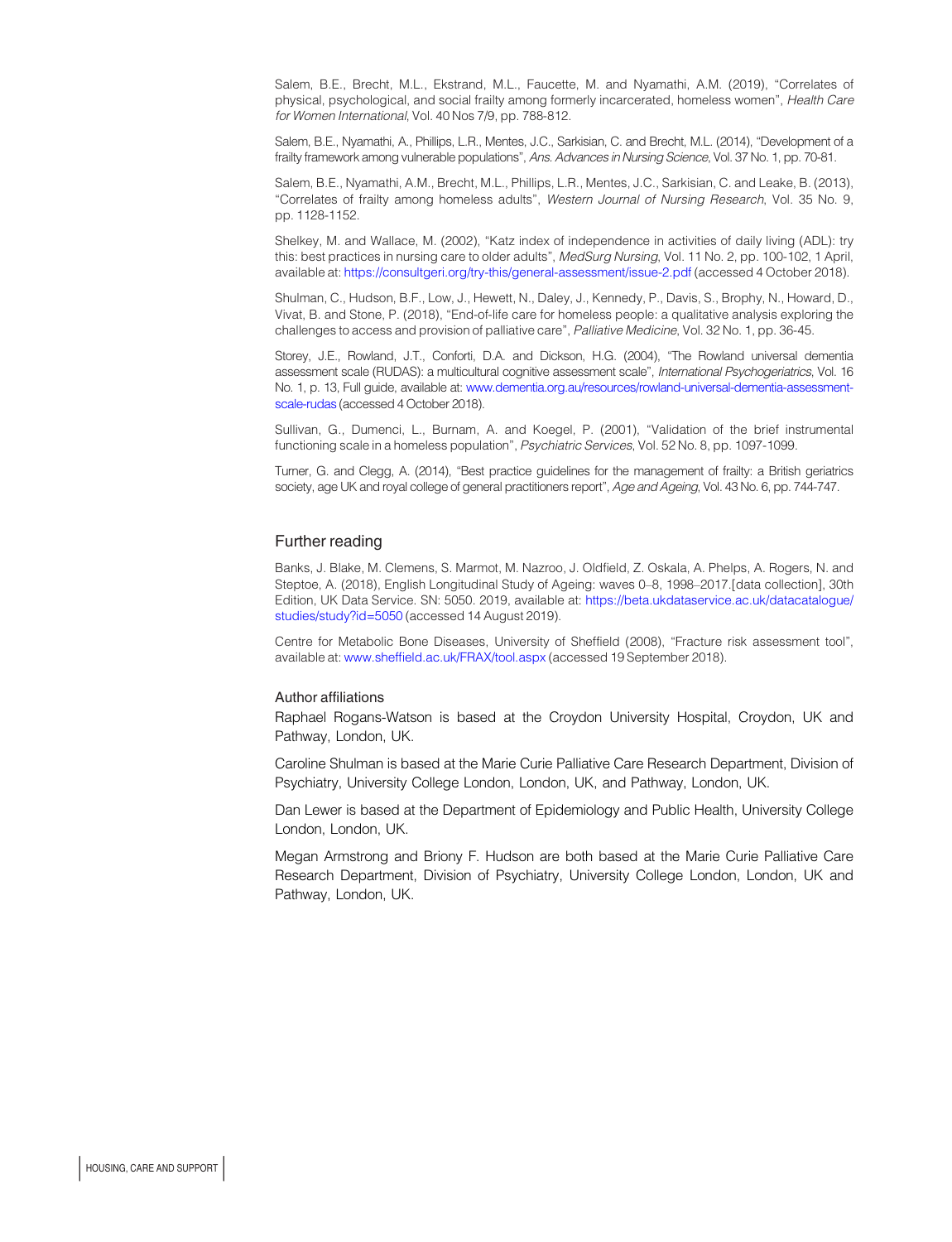<span id="page-12-0"></span>

| <b>Table A1</b> Frailty phenotype measurements |                                                                                                                                                                       |                                                                                                                                                                                               |  |  |  |
|------------------------------------------------|-----------------------------------------------------------------------------------------------------------------------------------------------------------------------|-----------------------------------------------------------------------------------------------------------------------------------------------------------------------------------------------|--|--|--|
| Frailty criteria                               | Method                                                                                                                                                                | Positive result                                                                                                                                                                               |  |  |  |
| Weakness                                       | Assessed with a grip strength dynamometer<br>in the dominant hand, with the maximum of<br>three attempts taken                                                        | Participants were judged to have weakness<br>if maximum strength was in the lowest 20%<br>of the distribution for their sex from the<br>general population reference data from<br><b>ELSA</b> |  |  |  |
| Slow walking speed                             | Timed-up-and-go (TUG) test (participants<br>instructed to stand from a seated position,<br>walk 3 m, turn around, walk back and return<br>to a seated position)       | Slow speed defined as TUG greater than 12<br>s or an inability to walk                                                                                                                        |  |  |  |
| Unintentional weight loss                      | Height and weight measured                                                                                                                                            | BMI <18.5 or >4.5kg/5% weight loss in 1<br>year compared to previous weight or self-<br>reported > 4.5kg/5% weight loss in 1 year if<br>no previous weight documented                         |  |  |  |
| Exhaustion                                     | Asked "in the past 6 months, how often do<br>you feel fatigued or exhausted?"                                                                                         | Answered "most of the time"<br>Other negative options were "not at all",<br>"rarely" and "some of the time"                                                                                   |  |  |  |
| Low physical activity                          | Asked "in the past 30 days, how often have<br>you done physical activity for more than 10<br>minutes at a time?" Answered for mild,<br>moderate and vigorous activity | Answered "hardly ever" for both moderate<br>and vigorous activities<br>Other negative options were "1-3 times a<br>month", "1 to 2 times a week" and "more<br>than 3 times a week"            |  |  |  |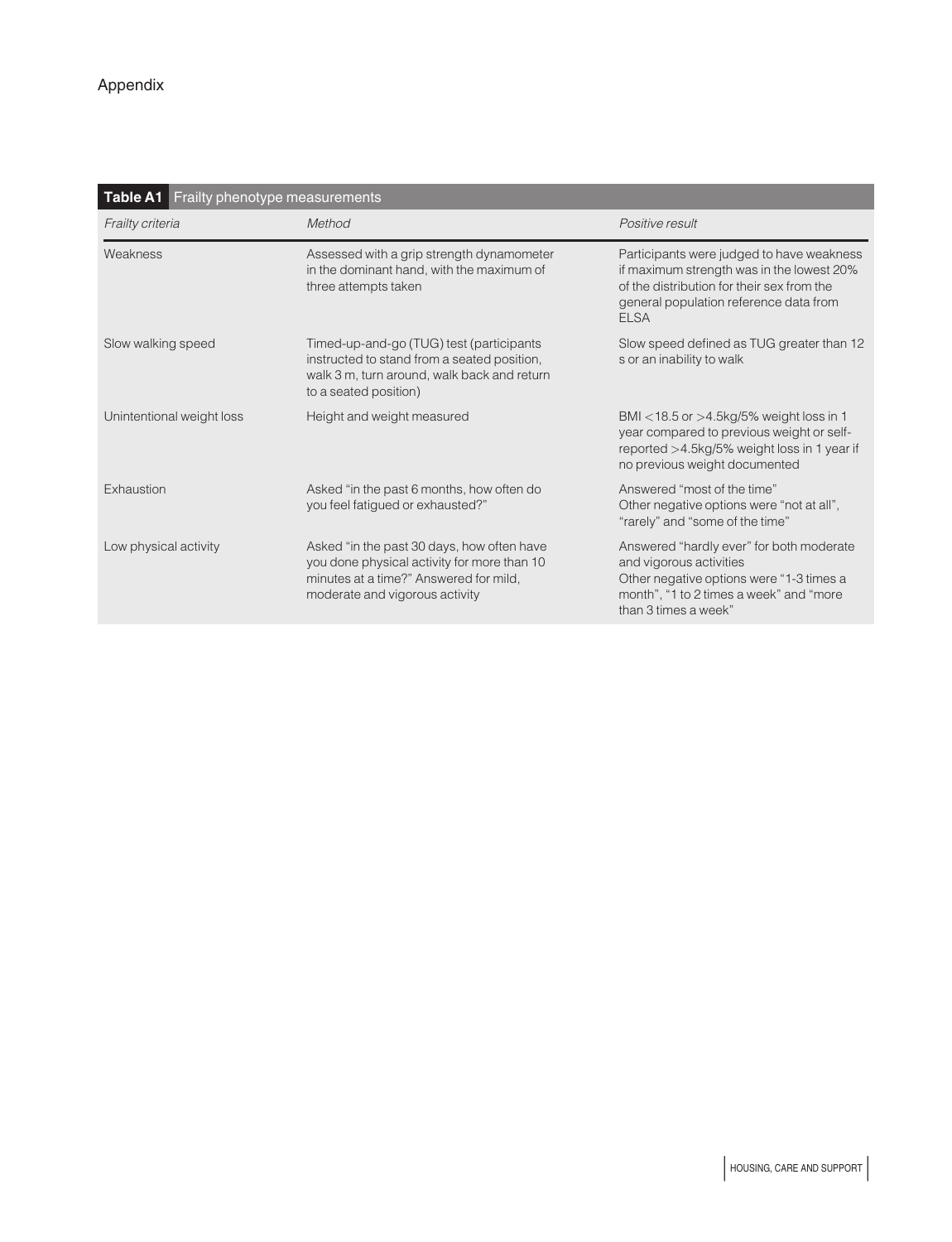# <span id="page-13-0"></span>Table A2 Most common LTCs by HSE LTCs categories

| Study rank     | HSE no.        | Type of LTC                                                                                                  | Frequency of<br>occurrence out of 33<br>participants |
|----------------|----------------|--------------------------------------------------------------------------------------------------------------|------------------------------------------------------|
| $\mathbf{1}$   | 27             | Other digestive complaints (stomach, liver, pancreas,<br>bile ducts, small intestine - duodenum, jejunum and | 26 (79%)                                             |
| $\mathbf{2}$   | $\overline{4}$ | ileum)<br>Mental illness/anxiety/depression/nerves (nes)                                                     |                                                      |
| $=3$           | 6              | Epilepsy/fits/convulsions                                                                                    | 24 (73%)<br>18 (55%)                                 |
| $=3$           | 9              | Cataract/poor eye sight/blindness                                                                            | 18 (55%)                                             |
| 5              | 37             | Infectious and parasitic diseases                                                                            | 15(45%)                                              |
| 6              | 17             | Hypertension/high blood pressure/blood pressure (nes)                                                        | 14 (42%)                                             |
| $\overline{7}$ | 22             | Bronchitis/emphysema                                                                                         | $10(30\%)$                                           |
| 8              | 3              | Other endocrine/metabolic                                                                                    | 9(27%)                                               |
| $=9$           | 8              | Other problems of nervous system                                                                             | 8(24%)                                               |
| $=9$           | 20             | Varicose veins/phlebitis in lower extremities                                                                | 8(24%)                                               |
| $=9$           | 21             | Other blood vessels/embolic                                                                                  | 8(24%)                                               |
| $=9$           | 26             | Stomach ulcer/abdominal hernia/rupture                                                                       | 8(24%)                                               |
| $=9$           | 32             | Other bladder problems/incontinence                                                                          | 8(24%)                                               |
| $=9$           | 36             | Other problems of bones/joints/muscles                                                                       | 8(24%)                                               |
| $=15$          | 28             | Complaints of bowel/colon (large intestine, caecum,                                                          | 6(18%)                                               |
|                |                | bowel, colon and rectum)                                                                                     |                                                      |
| $=15$          | 30             | Kidney complaints                                                                                            | 6(18%)                                               |
| $=15$          | 34             | Arthritis/rheumatism/fibrositis                                                                              | 6(18%)                                               |
| $=15$          | 38             | Disorders of blood and blood-forming organs and                                                              | 6(18%)                                               |
|                |                | immunity disorders                                                                                           |                                                      |
| $=19$          | $\mathbf{1}$   | Cancer (neoplasm) including lumps, masses, tumours                                                           | 4(12%)                                               |
|                |                | and growths and benign (non-malignant) lumps and                                                             |                                                      |
|                |                | cysts                                                                                                        |                                                      |
| $=19$          | 18             | Other heart problems                                                                                         | 4(12%)                                               |
| $=19$          | 39             | Skin complaints                                                                                              | 4(12%)                                               |
| $=22$          | $\overline{c}$ | Diabetes including hyperglycaemia                                                                            | 3(9%)                                                |
| $=22$          | 11             | Poor hearing/deafness                                                                                        | 3(9%)                                                |
| $=22$          | 15             | Stroke/cerebral haemorrhage/cerebral thrombosis                                                              | 3(9%)                                                |
| $=22$          | 23             | Asthma                                                                                                       | 3(9%)                                                |
| $=22$          | 35             | Back problems/slipped disc/spine/neck                                                                        | 3(9%)                                                |
| $=27$          | 16             | Heart attack/angina                                                                                          | 2(6%)                                                |
| $=27$          | 29             | Complaints of teeth/mouth/tongue                                                                             | 2(6%)                                                |
| $=29$          | 5              | Mental handicap                                                                                              | 1(3%)                                                |
| $=29$          | $\overline{7}$ | Migraine/headaches                                                                                           | 1(3%)                                                |
| $=29$          | 10             | Other eye complaints                                                                                         | 1(3%)                                                |
|                | 12             | Tinnitus/noises in the ear                                                                                   | $\mathbf 0$                                          |
|                | 13             | Meniere's disease/ear complaints causing balance                                                             | $\overline{O}$                                       |
|                |                | problems                                                                                                     |                                                      |
|                | 14             | Other ear complaints                                                                                         | $\overline{0}$                                       |
|                | 19             | Piles/haemorrhoids                                                                                           | 0                                                    |
|                | 24             | Hayfever                                                                                                     | $\mathbf{0}$                                         |
|                | 25             | Other respiratory complaints                                                                                 | $\overline{O}$                                       |
|                | 31             | Urinary tract infection                                                                                      | $\overline{0}$                                       |
|                | 33             | Reproductive system disorders                                                                                | $\overline{O}$                                       |
|                |                |                                                                                                              |                                                      |